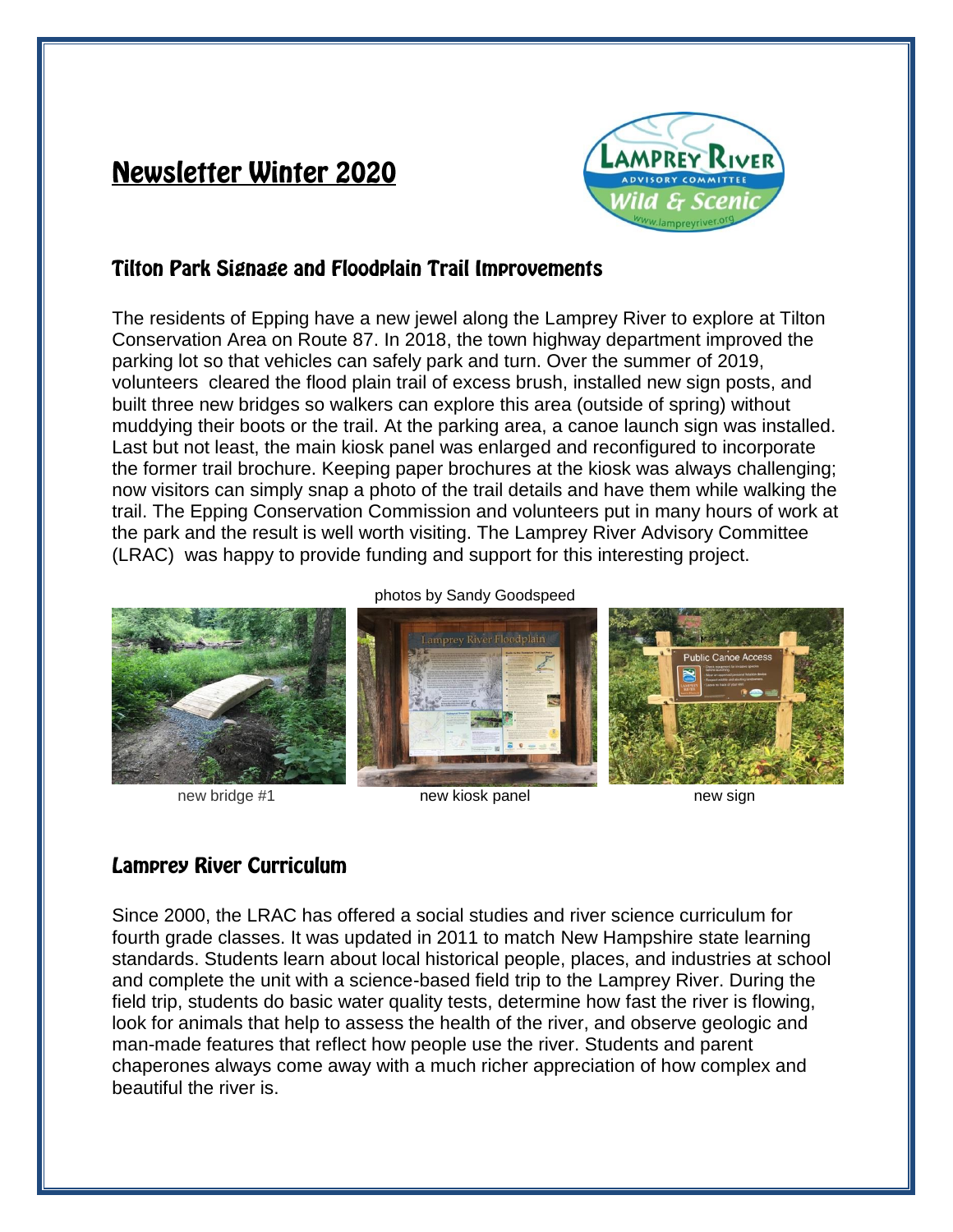The curriculum is free (download at [www.lampreyriver.org](http://www.lampreyriver.org/) under the "education" tab). LRAC is happy to help and support teachers as they prepare students for the field trip and will provide activity leaders during the field trip. All elementary schools in the Lamprey River watershed are welcome to participate with LRAC support. *There is no charge for this support at the school or in the field.* For more information, please email [info@lampreyriver.org.](mailto:info@lampreyriver.org)

## **Barrington Co-occurrence Conservation Map**

In 2018, the LRAC awarded a grant of \$5000 to the Barrington Conservation Commission (BCC) to update and expand its ability to identify and prioritize areas in town where conservation efforts should be focused, either through permanent land protection or land use decisions. The final products were ready in fall 2019.



The darkest areas mark where conservation is most critical and effective.

Lamprey River Advisory Committee Newsletter Winter 2020 Page **2** of **5**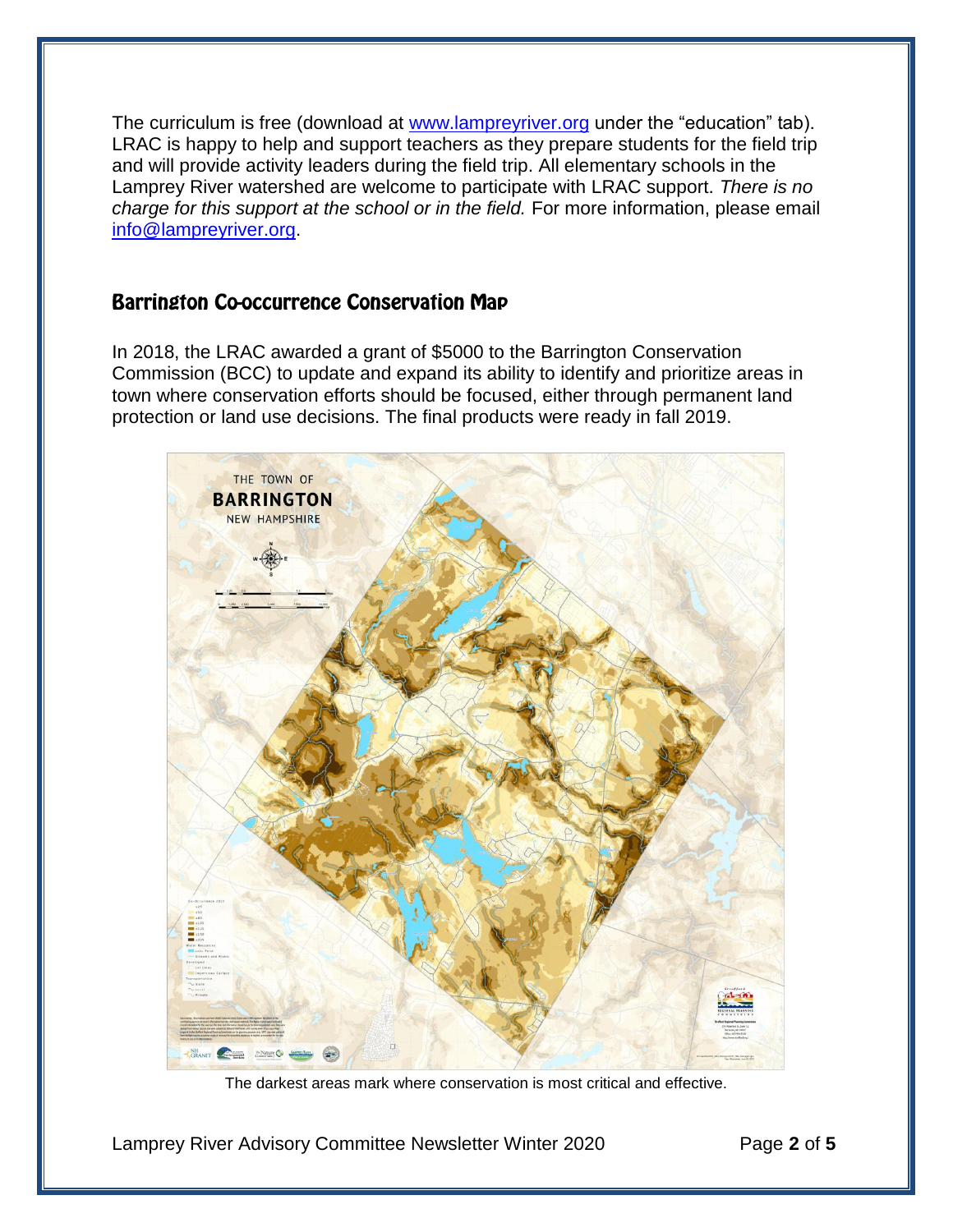Eight natural resource variables were identified and weighted by the BCC:

- soils
- water resource conservation focus areas
- wetlands and riparian (riverfront) habitat
- wildlife focus areas per the NH Wildlife Action Plan (2015)
- connectivity to other priority land
- conservation focus areas identified in the Land Conservation Plan for New Hampshire's Coastal Watersheds (2006)
- other surface and groundwater resources
- climate change resiliency and connectedness

The Strafford Regional Planning Commission (SRPC) created maps for each of the eight variables above and overlapped all to create a co-occurrence map. Existing conservation land was added as a final layer. Seven conservation hotspots were identified that will serve as priorities for the BCC in the next ten years. All maps are available on the Town of Barrington website.

The SRPC also created regional unweighted and Barrington-weighted co-occurrence maps that other towns in Strafford County can utilize as-is to inform conservation decisions. The process and data layering can easily be modified by the SRPC to suit individual town priorities. If towns have in-house GIS professionals, they can use ARC Map or ARC Pro to tweak the criteria weighting to customize maps to suit their needs. Towns in Rockingham County can also take advantage of this work with minimal additional cost.

Based on the process and end results, the Barrington Conservation Commission recommends other towns to use the unweighted map as a good starting point, but the real value will come with local fine-tuning.

#### **Help Wanted: A River of Volunteers**

The Lamprey River Advisory Committee is looking for a few good people who want to be a voice for the Lamprey River and its five major tributaries. The committee meets monthly on the third Tuesday evening. Each Lamprey River watershed town is allowed up to four representatives. Many interesting and relevant projects are being planned. Get in the flow and come be a part of the action! Applications for nomination are available at [https://www.lampreyriver.org/join-up.](https://www.lampreyriver.org/join-up)



Lamprey River Advisory Committee Newsletter Winter 2020 Page **3** of **5**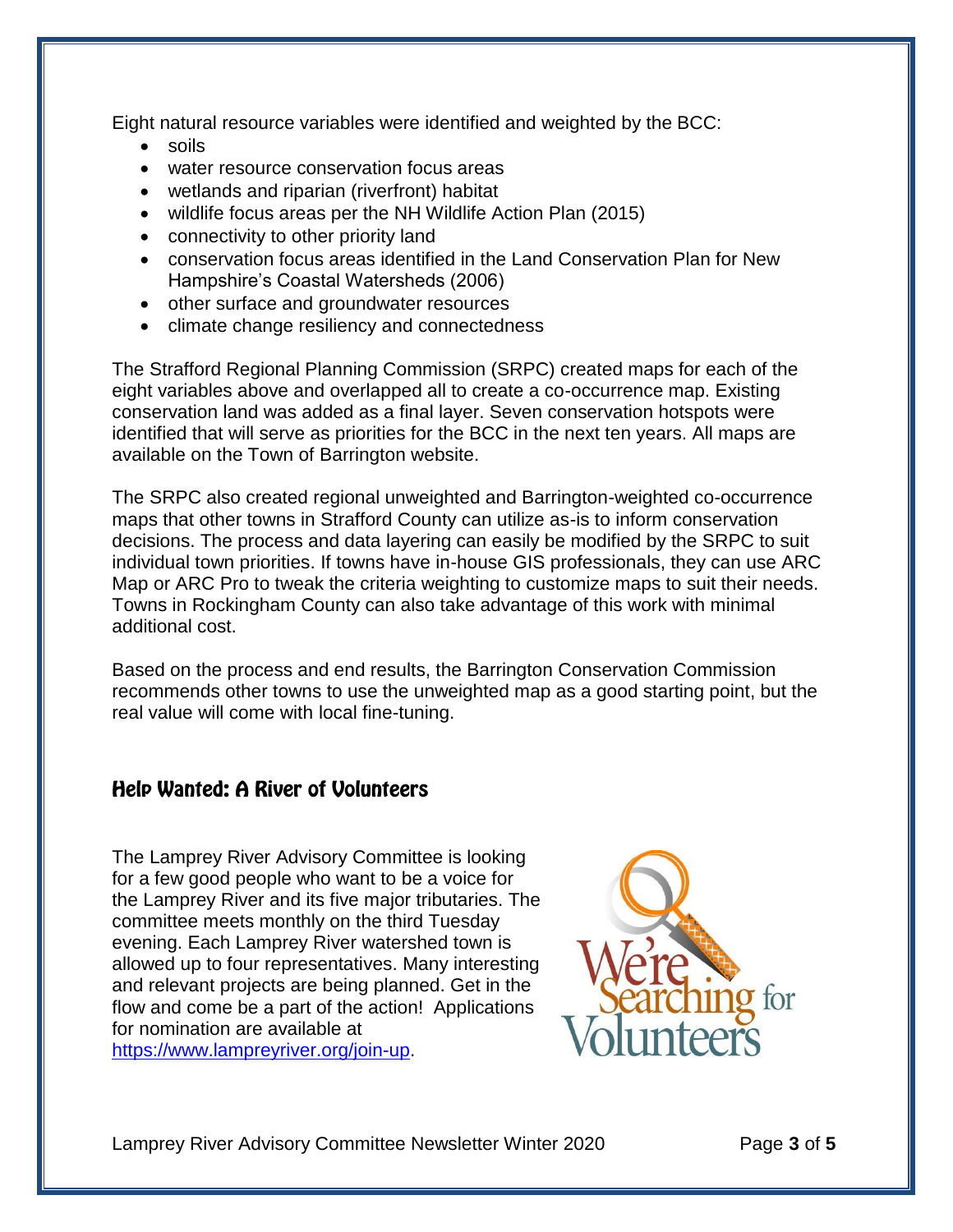#### **Welcome to Thompson Forest**

Good things come to those who wait; habitat creation, trail work, and signage at the 54 acre Thompson Forest in Durham are now complete. The last project completed is likely to be the first thing that visitors notice: the informational panel on the kiosk. Although the kiosk frame has been up for two years, the folks responsible for designing the main panel had to wait for Mother Nature.

When the Thompson Forest was put into conservation in 2016 (including funding support from the LRAC), significant, and sometimes ugly, work had to be done. The abandoned cow pasture was overgrown with invasive weeds and needed to be cleared and replanted with native plants and saplings that would be beneficial to wildlife. The property was not pretty that first year. The next summer, it looked slightly better, but still not picturesque. This past summer, the old field bloomed into radiant color and buzzed with pollinators. The new panel captures and celebrates some of that rebirth.



Dick Lord (left) talks with participants at the panel unveiling. LRAC funded the kiosk and the panel. Photo by RC Grimsley

The kiosk panel was officially unveiled on Nov. 16, 2019. Ellen Snyder, the land conservation steward for Durham, and Dick Lord, longtime LRAC member, offered remarks before Ellen led the group on a guided tour. The group learned about the wildlife management plan, invasive plants that are being removed, and why structured brush piles are important. Participants walked the 1.2 mile scenic trail and visited the river-side picnic area on the Lamprey River.

Despite the chill in the air, all participants came away with warm regards for this new haven for people and wildlife.